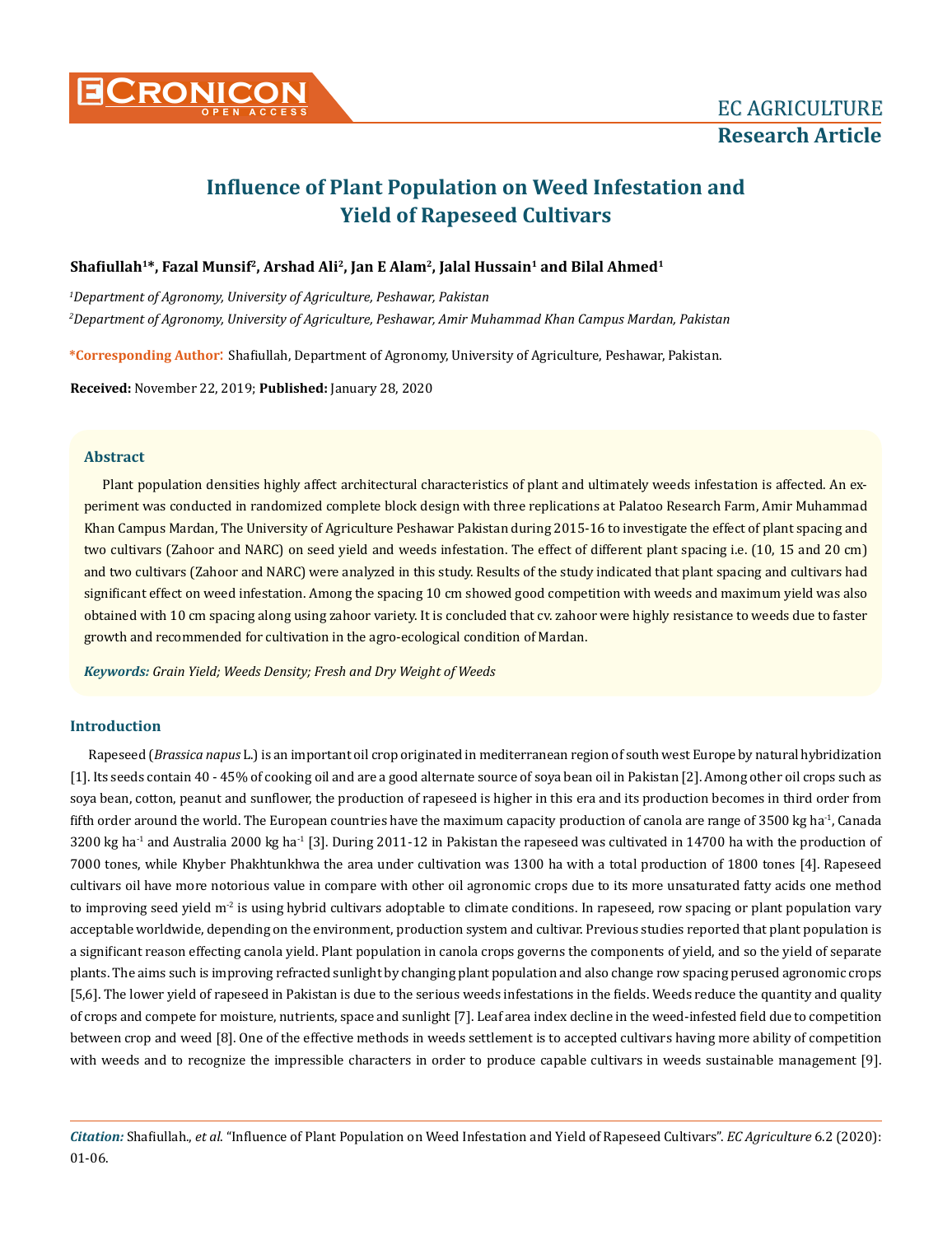$02$ 

One the most important method is the use of improved cultivars with high production potential and vigor may enhance the yield of the crop. The selection of suitable variety always plays a vital role in achieving high yield of a crop [10]. Differences in cultivars exhibited for stature, vigorous, denser canopy, and are more weed-competitive among each other [11]. Seed yield increased by 78% relative to the current farmer's practices of selective and partial hand weeding [12]. A key component of these approaches is the enhancement of crop competitiveness against weeds [13]. Manipulating agronomic factors such as row and plant spacing may provide a non-chemical means of reducing the impact of weed interference on crop yields.

#### **Aim of the Study**

The present experiment is hence designed with the aim to compare two improved rapeseed cultivars and find out the suitable plant spacing for each cultivar for higher yield and reducing weed infestation in the agro ecological condition of Mardan.

#### **Materials and Methods**

To study the effect of plant spacing and cultivars on weed infestation and yield a field experiment was conducted Palatoo Research Farm Amir Muhammad Khan Campus Mardan, The University of Agriculture Peshawar, Pakistan during 2015-16. Rapeseed cultivars (Zahoor and NARC) were sown in  $3<sup>rd</sup>$  week of November 2015 with a uniform seed rate of 2.5 kg ha<sup>-1</sup> on a well prepared and fine seed bed. The experiment was laid out in a randomized complete block design having three replications. The effect of three plant spacing (10, 15 and 20 cm) and two cultivars of rapeseed i.e. (Zahoor and NARC) were analyzed in the experiment. The size of plot was kept  $1.3 \times 1.5$  m<sup>2</sup> having row to row distance of 50 cm. For maintaining required plant to plant distance (10, 15 and 20 cm) thinning was done after 25 days after sowing. The field was irrigated according to environmental condition and crop requirement. Data were recorded on number of weeds, fresh and dry weeds biomass and seed yield of rapeseed.

# **Tables of varieties and its origin**

| <b>Varieties Name</b> | <b>Originated from</b>          |  |
|-----------------------|---------------------------------|--|
| NARC.                 | NIFA Peshawar                   |  |
| Zahoor                | Agriculture university Peshawar |  |

#### **Data recording procedure**

Weed density was recorded by uprooting weeds from 50 cm meter area using at two randomly selected places in each plot. Fresh biomass of weeds were determined by measuring the uprooted fresh weeds in each plot using electronic balanced and was recorded in g m<sup>-2</sup>. For weed dry weight (g m<sup>-2</sup>) data, the uprooted weeds from each plot were oven dried at 72°C for 24 hours. For recording seed yield data of rapeseed, two central rows were harvested from each plot using a sickle and were sun dried for 10 days and then threshed. The grains collected were weighted with electronic balance and converted in to kg ha<sup>-1</sup>.

#### **Statistical analysis**

The data were analyzed through analysis of variance (ANOVA) techniques suitable for randomized complete block design and the variations amongst the treatments were compared through LSD-test of significance at the p level of p < 0.05 [13].

#### **Results**

### **Weeds density (plants m-2)**

Data regarding weed density are given in table 1. Statistical analysis of the data showed that the plant spacing and cultivars had no significant affect on densities of *F. indica*, *E. helioscopia and R. dentatus*. The interactions was also found non significant for all identified weeds (*F. indica*, *E. helioscopia and R. dentatus*).

*Citation:* Shafiullah., *et al*. "Influence of Plant Population on Weed Infestation and Yield of Rapeseed Cultivars". *EC Agriculture* 6.2 (2020): 01-06.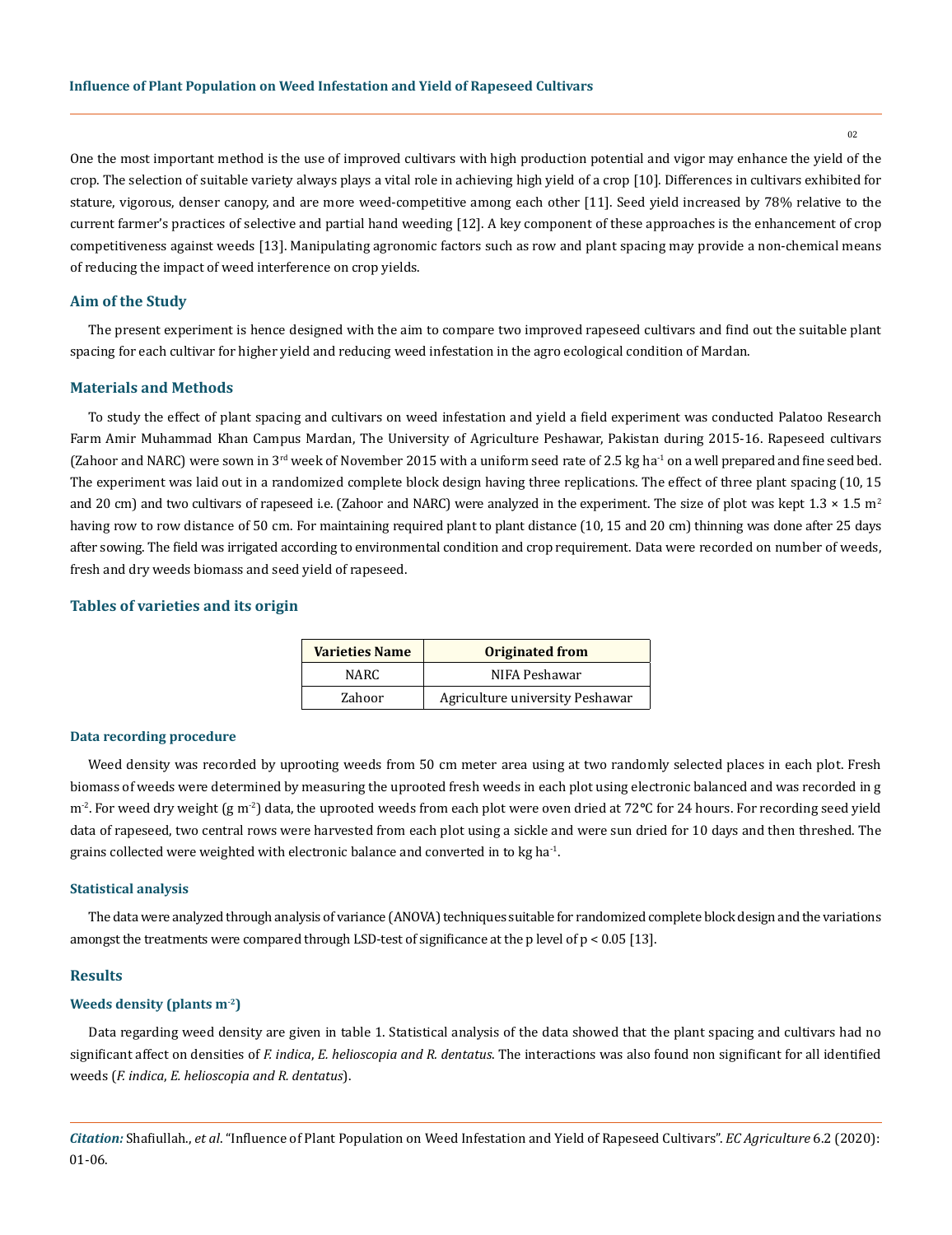| Plant spacing (cm) | F. indica $(m-2)$ | E. helioscopia $(m-2)$ | R. dentatus $(m-2)$ |
|--------------------|-------------------|------------------------|---------------------|
| 10                 | 24.6              | 24.3                   | 23.7                |
| 15                 | 25.7              | 27.0                   | 25.3                |
| 20                 | 26.3              | 26.2                   | 26.3                |
| <b>LSD</b>         | <b>NS</b>         | <b>NS</b>              | <b>NS</b>           |
| <b>Cultivars</b>   |                   |                        |                     |
| Zahoor             | 25.8              | 25.1                   | 23.6                |
| NARC               | 25.2              | 26.5                   | 26.6                |
| Significance       | <b>NS</b>         | <b>NS</b>              | <b>NS</b>           |
| $P \times V$       | NS                | <b>NS</b>              | <b>NS</b>           |

*Table 1: Weed density m-2 of Fumaria indica, Euphorbia helioscopia and rumex dentatus of Brassica cultivars as influenced by plant population.*

### **Fresh biomass of weeds (g m-2)**

Data on fresh biomass are presented in table 2. Statistical analysis of the data showed that the fresh biomass of *F. indica* and *E. helioscopia* were significantly affected by plant spacing while *R. dentatus* was found statistically same in all plant spacing. The fresh biomass of *R. dentatus* and *F. indica* significantly varied in cultivars while *E. helioscopia* were found statistically same in both cultivars. The interaction between cultivar and plant spacing were found significant for all identified weeds except *F. indica*. The fresh biomass of *R.*  dentatus was higher (184.3 g m<sup>-2</sup>) in Zahoor cultivar. The probable reason for this might be due to genetic superiority of a verity. Maximum fresh biomass of *F. indica* and*E. helioscopia* was recorded in a plant to plant spacing of 20 cm (190.0 g m-2) and (216.1 g m-2) as compare to other plant spacing.

| Plant spacing (cm) | F. indica $(g m-2)$ | E. helioscopia $(g m-2)$ | R. dentatus $(g m-2)$ |
|--------------------|---------------------|--------------------------|-----------------------|
| 10                 | 163.4b              | 193.6b                   | 174.2                 |
| 15                 | 176.2b              | 206.9a                   | 168.0                 |
| 20                 | 203.8a              | 216.1a                   | 180.2                 |
| <b>LSD</b>         | 21.37               | 17.95                    | <b>NS</b>             |
| <b>Cultivars</b>   |                     |                          |                       |
| Zahoor             | 188.2a              | 202.2                    | 184.3a                |
| <b>NARC</b>        | 164.9b              | 208.8                    | 164.0b                |
| Significance       | $\ast$              | <b>NS</b>                | $\ast$                |
| $P \times V$       | <b>NS</b>           | $\ast$                   | $\ast$                |

*Table 2: Fresh weight (g m-2) of fumaria indica, euphorbia helioscopia and rumex dentatus of Brassica cultivars as influenced by plant population.* 

## **Dry biomass of weeds (g m-2)**

Statistical analysis of the data in table 3 showed that the dry biomass of *F. indica* and *R. dentatus* was significantly varied among plant spacing while *E. helioscopia* was found non-significant. Rapeseed cultivars had no significant affect on weeds dry bio mass. The interaction

*Citation:* Shafiullah., *et al*. "Influence of Plant Population on Weed Infestation and Yield of Rapeseed Cultivars". *EC Agriculture* 6.2 (2020): 01-06.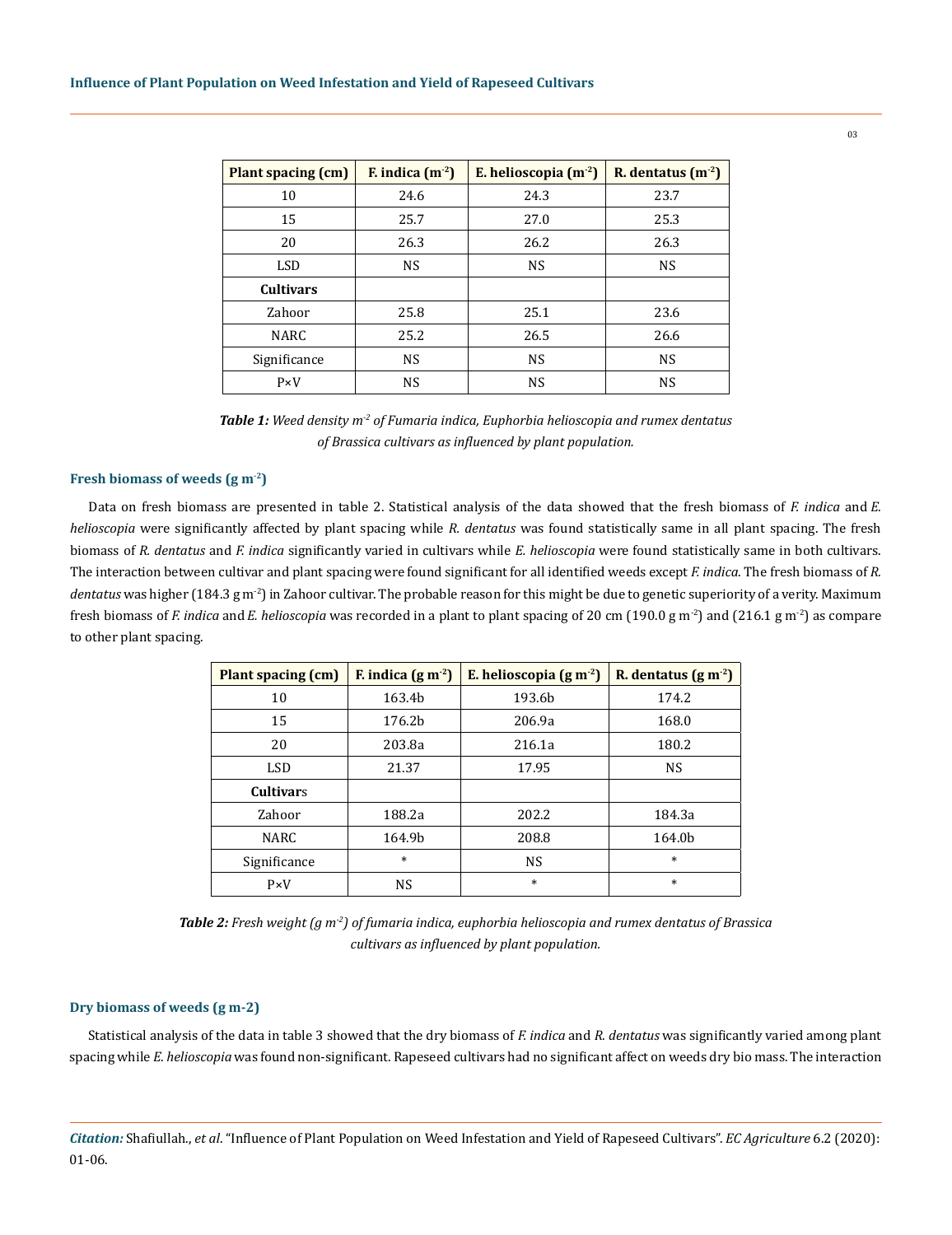between cultivar and plant spacing was found non significant for all identified weeds (*F. indica, E. helioscopia* and *R. dentatus*). Higher dry biomass of *R. dentatus* (31.0 g m<sup>-2</sup>) were recorded in a spacing 20 cm as compare to 15 cm plant spacing (27.9 g m<sup>-2</sup>) and 10 cm of plant spacing  $(25.9 g m<sup>-2</sup>)$ .

| <b>Plant spacing (cm)</b> | F. indica $(g m-2)$ | E. helioscopia $(g m-2)$ | R. dentatus $(g m-2)$ |
|---------------------------|---------------------|--------------------------|-----------------------|
| 10                        | 25.9 <sub>b</sub>   | 30.2                     | 28.7a                 |
| 15                        | 27.9b               | 32.1                     | 24.9b                 |
| 20                        | 31.0a               | 27.5                     | 29.7a                 |
| <b>LSD</b>                | 3.80                | <b>NS</b>                | 3.93                  |
| <b>Cultivars</b>          |                     |                          |                       |
| Zahoor                    | 28.8                | 28.5                     | 28.5                  |
| <b>NARC</b>               | 27.7                | 31.3                     | 27.0                  |
| Significance              | <b>NS</b>           | <b>NS</b>                | <b>NS</b>             |
| $P \times V$              | <b>NS</b>           | <b>NS</b>                | <b>NS</b>             |

*Table 3: Dry weight (g m-2) of fumaria indica, euphorbia helioscopia and rumex dentatus of Brassica cultivars as influenced by plant population.*

# **Seed yield (kg ha-1)**

Data on seed yield of rapeseed affected by plant spacing of different genotype are presented in table 4. Statistical analysis of the data indicates that seed yield of rapeseed was significantly affected by plant spacing and different genotypes, whereas its interaction was also found significant. Plant spacing of 10 cm produce higher seed yield  $(2418.5 \text{ kg ha}^{-1})$  as compared to 15 and 20 cm spacing.

| <b>Plant spacing (cm)</b> | Seed yield $(kg ha-1)$ |  |
|---------------------------|------------------------|--|
| 10                        | 2418.5a                |  |
| 15                        | 2298.6b                |  |
| 20                        | 2176.2c                |  |
| LSD                       | 105.46                 |  |
| <b>Cultivars</b>          |                        |  |
| Zahoor                    | 2343.1a                |  |
| NARC                      | 2252.4b                |  |
| Significance              | $\ast$                 |  |
| $P \times V$              | $\ast$                 |  |

*Table 4: Seed yield of Brassica cultivars as influenced by plant population. Means of the same category followed by different letters are significantly different from each other using LSD test at 0.05 level of probability. NS = Non-significant, \* = Significant at 0.05 level of probability.* 

*Citation:* Shafiullah., *et al*. "Influence of Plant Population on Weed Infestation and Yield of Rapeseed Cultivars". *EC Agriculture* 6.2 (2020): 01-06.

04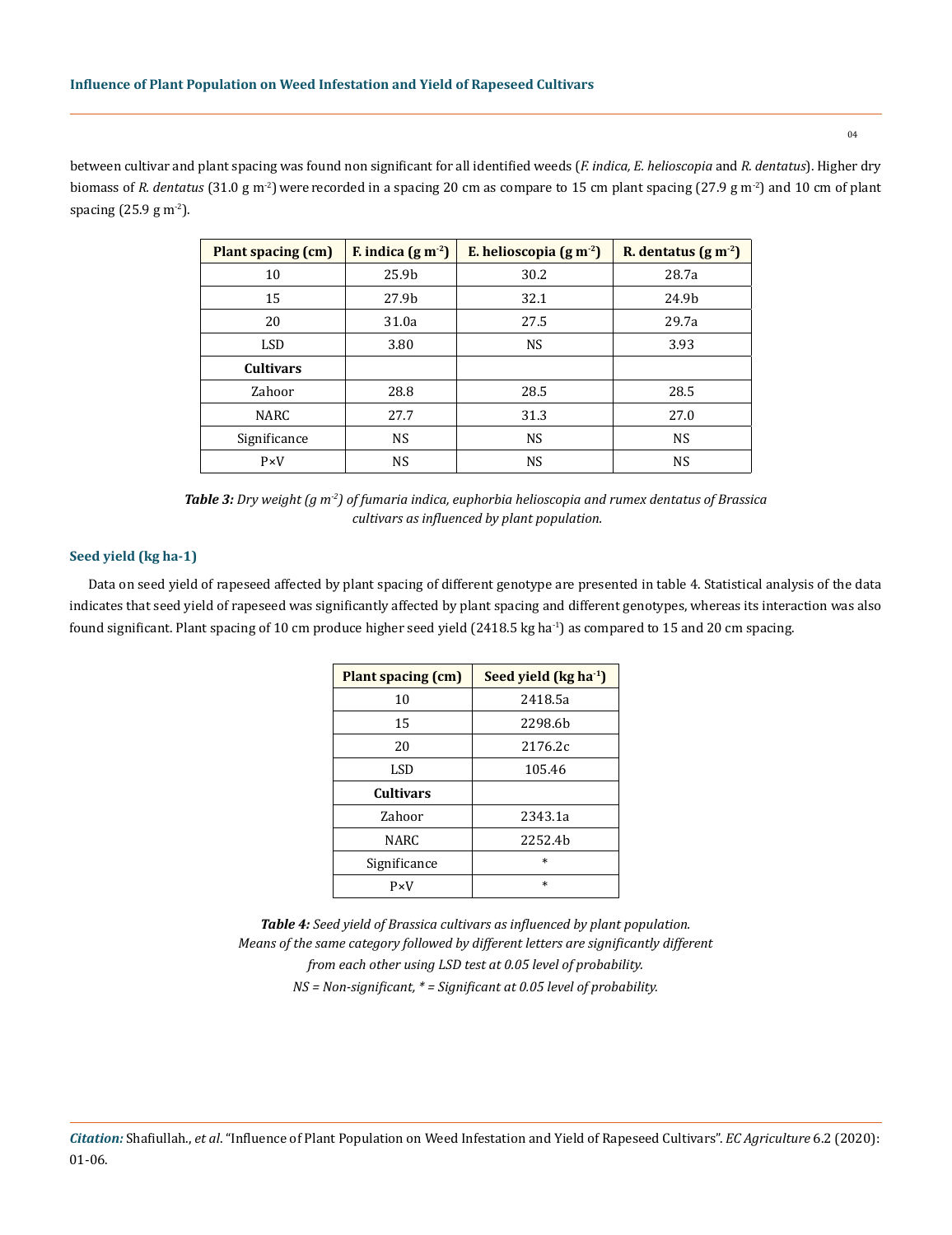#### **Discussion**

Plant spacing had great influence the architectural characteristics of plant which ultimately affect weeds infestation. It is major agronomic practice for good management of weed infestation on sustainable basis. An optimum plants pacing with the use of suitable cultivar may reduce weeds infestation. Weeds density (numbers of weeds  $m<sup>2</sup>$ ) in the study was not influence by plant spacing as well as cultivar, for which the possible reason might be that the germination is inherited property of the seed and cannot be altar by changing plant spacing and using of different cultivar. The fresh biomass (g  $m<sup>2</sup>$ ) of weeds increases with the use of wider spacing and weeds fresh biomass decreases with narrow spacing between plants. For which the possible reason might be the dense canopy prepare rapid photo-assimilate and reduce the light interception so the dry matter accumulation in weeds reduce. Our results conform the findings of [14] observed that the higher density of 270 plants  $m^2$  reduced the adverse effects of weeds on yield significantly. Among the genotypes NARC were found to be the best competitor of weeds and reduces weeds fresh biomass accumulation. Similarly weeds dry biomass accumulation also reduces with the use of narrow spacing, which could be explain that due to dense population the crop canopy cover ground area rapidly and decreases the dry matter accumulation. Our results are in line with [15] observed that the higher plant density (i.e. 110 plants  $m<sup>2</sup>$ ) produced more dry matter and augmented leaf area index. The yield of rapeseed was found maximum with dense plant population and this is due to the fact that dense populations efficiently utilize the available nutrients. Our results are in consistent with [16-18] indicating that increasing planting density increases the seed yield. Among genotypes cv zahoor appears most superior and produce the highest seed yield, This high yield might be due to the genetic superiority of the genotype and its efficiency of nutrient uptake and competition with weeds. These results are in line with [19] found different yield with different genotype.

#### **Conclusion**

From the results discussed it is concluded that cv. Zahoor with a plant spacing of 10 cm reduces weeds infestation and produce higher yield. So cv. Zahoor with a plant to plant spacing of 10 cm is recommended for farmer cultivation in the agro-ecological condition of Mardan.

## **Bibliography**

- 1. Saha S., *et al*[. "Assessment of genetic variation and relationships within the varieties of four Brassica species by RAPD markers".](https://www.researchgate.net/publication/26575953_Asessment_of_genetic_variation_and_relationships_within_the_varieties_of_four_Brassica_species_by_RAPD_markers) *Aus[tralian Journal of Crop Science](https://www.researchgate.net/publication/26575953_Asessment_of_genetic_variation_and_relationships_within_the_varieties_of_four_Brassica_species_by_RAPD_markers)* 2.3 (2008): 105-114.
- 2. [Amin R and SK Khalil. "Effect of pre- and post-emergence herbicides and row spacing on canola".](https://www.researchgate.net/publication/257136810_Effect_of_pre_and_post_emergence_herbicides_and_row_spacing_on_canola) *Sarhad Journal of Agriculture* 21.2 [\(2005\): 165-170.](https://www.researchgate.net/publication/257136810_Effect_of_pre_and_post_emergence_herbicides_and_row_spacing_on_canola)
- 3. Reddy SR. "Rapeseed and mustard". In Agronomy of field crops. Kalyani publishers, India (2004): 423-437.
- 4. MNFS&R. 2011-12. Ministry of National Food Security and Research, Economic Wing, Govt. of Pakistan, Islamabad.
- 5. Modaani., *et al*[. "Plant population density, row spacing and hybrid effect on maize canopy architecture and light attenution".](https://www.sciencedirect.com/science/article/pii/S0378429001001587) *Field Crops Research* [71.3 \(2001\): 183-193.](https://www.sciencedirect.com/science/article/pii/S0378429001001587)
- 6. Gibson LR. "Plant Competition". Agronomy Department, Iowa State University (2000).
- 7. Eslami V., *et al*[. "Wild radish \(Raphanus raphanistrum\) interference in wheat".](https://www.jstor.org/stable/4539458) *Weed Science* 54.4 (2006): 749-756.
- 8. Zimdah R. "Weed crop competition, a review". A review Corvallis, OR: Int. Plant. Prot. Center. Oregon state university (2004).
- 9. Blum A. In: Physiology and biotechnology integration for plant breeding. Sorghum physiology. 2<sup>nd</sup> edition. Marcel Dekker, New York (2004): 141-223.